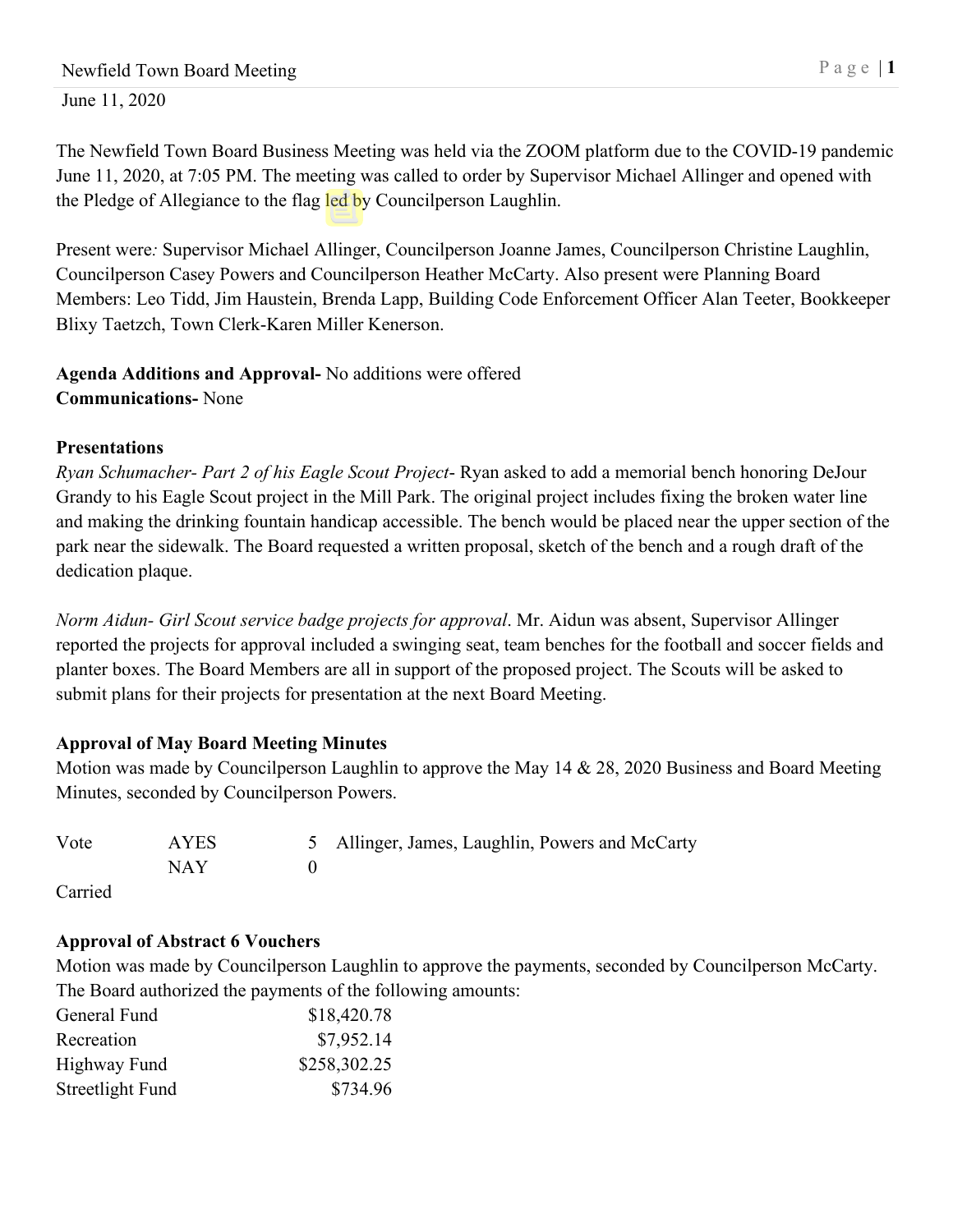| Sewer Fund     |                       | \$1,020.40                                                   |                                               |  |  |
|----------------|-----------------------|--------------------------------------------------------------|-----------------------------------------------|--|--|
|                | Water District 1 Fund | \$2,704.27                                                   |                                               |  |  |
|                | Water District 2 Fund | \$3,277.20                                                   |                                               |  |  |
| Trust & Agency |                       | \$3,149.72                                                   |                                               |  |  |
|                |                       | Vouchers were audited by Councilpersons Laughlin and McCarty |                                               |  |  |
| Vote           | AYES                  |                                                              | Allinger, James, Laughlin, Powers and McCarty |  |  |
|                | NAY.                  |                                                              |                                               |  |  |

Carried

## **REPORTS**

*Highway*- Highway Superintendent Berggren was absent. Supervisor Allinger reported the Highway Department has finished ditching on Cayutaville, Black Oak and Tower Roads. Cross Culverts were installed on Douglas, Fishkill, Irish Hill Roads and Stone Haven Circle.

Drain tile on Cayutaville and Jackson Hollow Roads. Dirt roads were graded and roadside mowing has begun. Cross Culverts will be installed on Burdge Hill Road next week, this will include temporary road closure.

*Water/Sewer Department*- no report

*Recreation*- no report, Recreation Department is on hiatus. Due to the COVID 19 Recreation Director Kuzchek is furloughed for the time being.

*Building Code Enforcement*- Alan Teeter reported 6 building permits had been issued:1 garage/shop, 1 new home, 1 ramp, 1 new roof, 1 deck and 1 remodel basement conversion. Mr. Teeter reported construction is back in full swing and he is conducting inspections with PPC.

*Finance & Personnel*- Bookkeeper Taetzsch provided a written report reviewing the May 2020 financials, Budget Modifications, Final Town Audit Draft, financing for culvert project, Draft Personnel Manual, Summer camp deposits have been returned, Summer Beautification/Youth Employment Program and programs funded by the Brown Family fund.

*Planning Board*- Planning Board Chairperson Leo Tidd reported the Site Plan Review for Mid-State Basement to build a storage building was approved. Mr. Tidd stated he hoped to hear from Cornell Connect in the fall, and that the New York State Main Street Program is on hold due to COVID.

*EMC*- Michelle Henry reported there had been a presentation by an entomologist regarding ants and their migration due to climate change. Sub-Committees have been established for data centers to fund power stations on the lake.

*TCCOG*- Councilperson James reported there was nothing to report at this time.

*Supervisor Report*- Supervisor Allinger reported the culvert project would be beginning soon and work would take place thru August. Supervisor Allinger will update on the town website. Supervisor Allinger also reported the Cayuga Lake Watershed project is requesting information for water quality and restoration for future grant projects. Michelle Henry will lead a tour of the effected creek areas in Newfield. Supervisor Allinger and Councilperson Laughlin and others will be meeting with the Tompkins County Hazard Mitigation Planners. Supervisor Allinger stated he had received communication from a neighboring property owner of the Short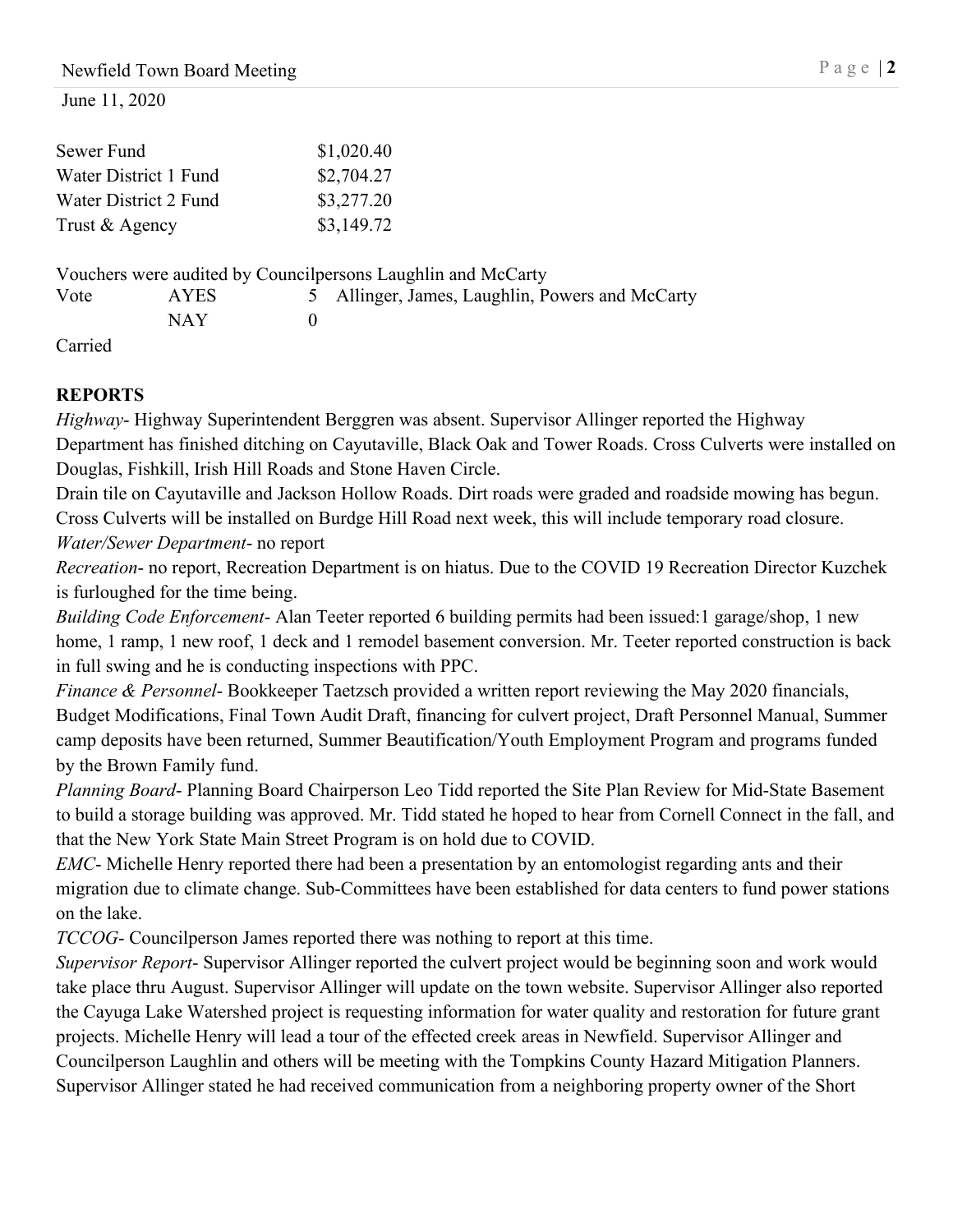Lane storm water pond asking about the Town mowing and overgrown trees. Supervisor Allinger reported he had been contacted regarding a junk situation on Van Buskirk Road. Supervisor Allinger stated he had reached out to Casey Mastro from NYPA regarding the NYSEG offer regarding streetlights. Next steps would involve new lease agreements from NYSEG and purchase agreements to review. Open Meeting Laws- Supervisor Allinger stated the Town Board is authorized to hold in person meetings provided social distancing can be observed with limited attendance and video/audio conferencing. CDC advises limiting 10 persons or less. Nothing definitive from New York State yet. The water study is 85% complete, best option is a ground water supply well. Infiltration/outflow study is ongoing, with an updated engineering report to come.

### **ACTION ITEMS**

*Approval of June 2020 Budget Modifications*

RESOLUTION NO. 37-2020 – Approval of June 2020 Budget Modifications WHEREAS, it is necessary to modify the 2020 budget based on updated estimates of revenues and expenses in 2020, and

WHEREAS, a detailed listing of each budget adjustment by Fund has been provided below, be it therefore RESOLVED, that the Newfield Town Board approves the budget modifications as outlined below.

|                                      |                                              |    |                 |     | Increase/  |    |                        |
|--------------------------------------|----------------------------------------------|----|-----------------|-----|------------|----|------------------------|
| Account #                            | <b>Account Name</b>                          |    | Original Budget |     | (Decrease) |    | <b>Modified Budget</b> |
|                                      |                                              |    |                 |     |            |    |                        |
| <b>GENERAL FUND EXPENSES</b>         |                                              |    |                 |     |            |    |                        |
| A1110.112                            | Town Justice - Court Clerks                  | \$ | 30,960.00       | \$  | (2,250.00) | \$ | 28,710.00              |
| A1110.19                             | Town Justice - Emergency Closing             | \$ | 2,320.00        | \$  | 2,250.00   | \$ | 4,570.00               |
| A1410.11                             | Town Clerk - Deputy Clerk                    | \$ | 18,475.00       | \$  | (1,730.00) | \$ | 16,745.00              |
| A1410.19                             | Town Clerk - Emergency Closing               | \$ | 1,525.00        | \$  | 1,730.00   | \$ | 3,255.00               |
| A3310.1                              | Traffic Control - Personal Services          | \$ | 3,960.00        | \$  | (590.00)   | \$ | 3,370.00               |
| A3310.19                             | <b>Traffic Control - Emergency Closing</b>   | \$ | 480.00          | \$. | 590.00     | \$ | 1,070.00               |
| A1610.413                            | Central Services - Office Supplies           | \$ | 2,500.00        | \$  | (100.00)   | \$ | 2,400.00               |
| A1610.499                            | Central Services - Other Contractual         | \$ | 2.000.00        | \$  | 100.00     | \$ | 2,100.00               |
| A5010.11                             | Superintendent of Highways - Clerk           | \$ | 11,033.00       | \$  | (660.00)   | \$ | 10,373.00              |
| A5010.19                             | Superintendent of Highways - Emergency Close | \$ | 680.00          | \$  | 660.00     | \$ | 1.340.00               |
|                                      |                                              |    |                 |     |            |    |                        |
| <b>Total Expenditure Adjustments</b> |                                              |    |                 | \$  |            |    |                        |

|                               | RECREATION FUND EXPENSES             |           |               |  |           |
|-------------------------------|--------------------------------------|-----------|---------------|--|-----------|
| CR7020.1                      | Recreation Admin - Personal Services | 24.000.00 | \$ (1,050.00) |  | 22,950.00 |
| CR7020.19                     | Recreation Admin - Emergency Closing | 1.000.00  | 1.050.00      |  | 2,050.00  |
|                               |                                      |           |               |  |           |
| Total Expenditure Adjustments |                                      |           |               |  |           |
|                               |                                      |           |               |  |           |

| HIGHWAY FUND EXPENSES                |                              |  |  |           |    |             |  |           |  |
|--------------------------------------|------------------------------|--|--|-----------|----|-------------|--|-----------|--|
| DA5130.499                           | Machinery - Misc Contractual |  |  | 15,000.00 | Ś. | (10,000.00) |  | 5,000.00  |  |
| DA5130.463                           | Machinery - Repairs          |  |  | 40,000.00 |    | 10,000.00   |  | 50,000.00 |  |
|                                      |                              |  |  |           |    |             |  |           |  |
| <b>Total Expenditure Adjustments</b> |                              |  |  |           |    | -           |  |           |  |
|                                      |                              |  |  |           |    |             |  |           |  |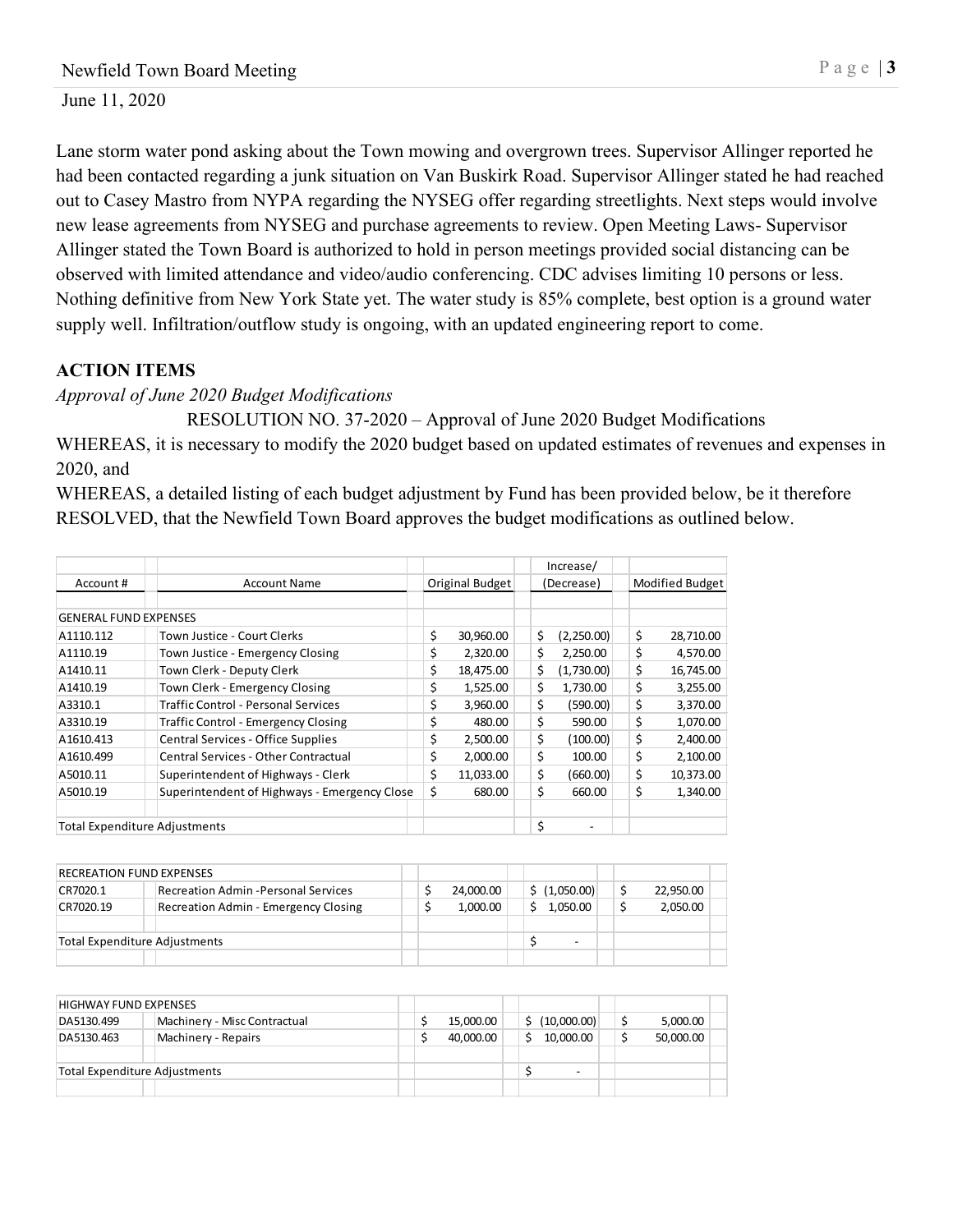Motion was made by Councilperson James approving the June 2020 budget modifications as presented. Motion seconded by Councilperson Laughlin

Vote AYES 5 Allinger, James, Laughlin, Powers and McCarty NAY 0

Carried

## *Climate Smart Community Pledge*

Councilperson James moved the adoption of the Climate Smart Communities Pledge and Councilmember Powers seconded that

Resolution No. 38-2020 Climate Smart Communities Pledge

WHEREAS, the effects of climate change may endanger our infrastructure, economy and livelihoods; harm our farms, orchards, and ecological communities, including native fish and wildlife populations; spread invasive species and exotic diseases; reduce drinking water supplies and recreational opportunities; and pose health threats to our citizens; and

WHEREAS, we believe that our response to climate change provides us with an unprecedented opportunity to save money, and to build livable, energy-independent and secure communities, vibrant innovation economies, healthy and safe schools, and resilient infrastructures; and

WHEREAS, we believe the scale of greenhouse gas (GHG) emissions reductions required for climate stabilization will require sustained and substantial efforts;

IT IS HEREBY RESOLVED that Town of Newfield, in order to reduce greenhouse gas emissions and adapt to a changing climate, adopts the New York State Climate Smart Communities pledge, which comprises the following ten elements:

1) Build a climate-smart community.

2) Inventory emissions, set goals, and plan for climate action.

3) Decrease energy use.

4) Shift to clean, renewable energy.

5) Use climate-smart materials management.

6) Implement climate-smart land use

7) Enhance community resilience to climate change.

8) Support a green innovation economy.

9) Inform and inspire the public.

10) Engage in an evolving process of climate action.

Councilmember James moved the adoption of the Climate Smart Communities Pledge and Councilmember Powers seconded that

Discussion-Councilperson James thanked Councilperson McCarty for the resolution's modifications. Councilpersons McCarty and Powers will co-chair the Climate Smart Committee, reporting to the Board quarterly.